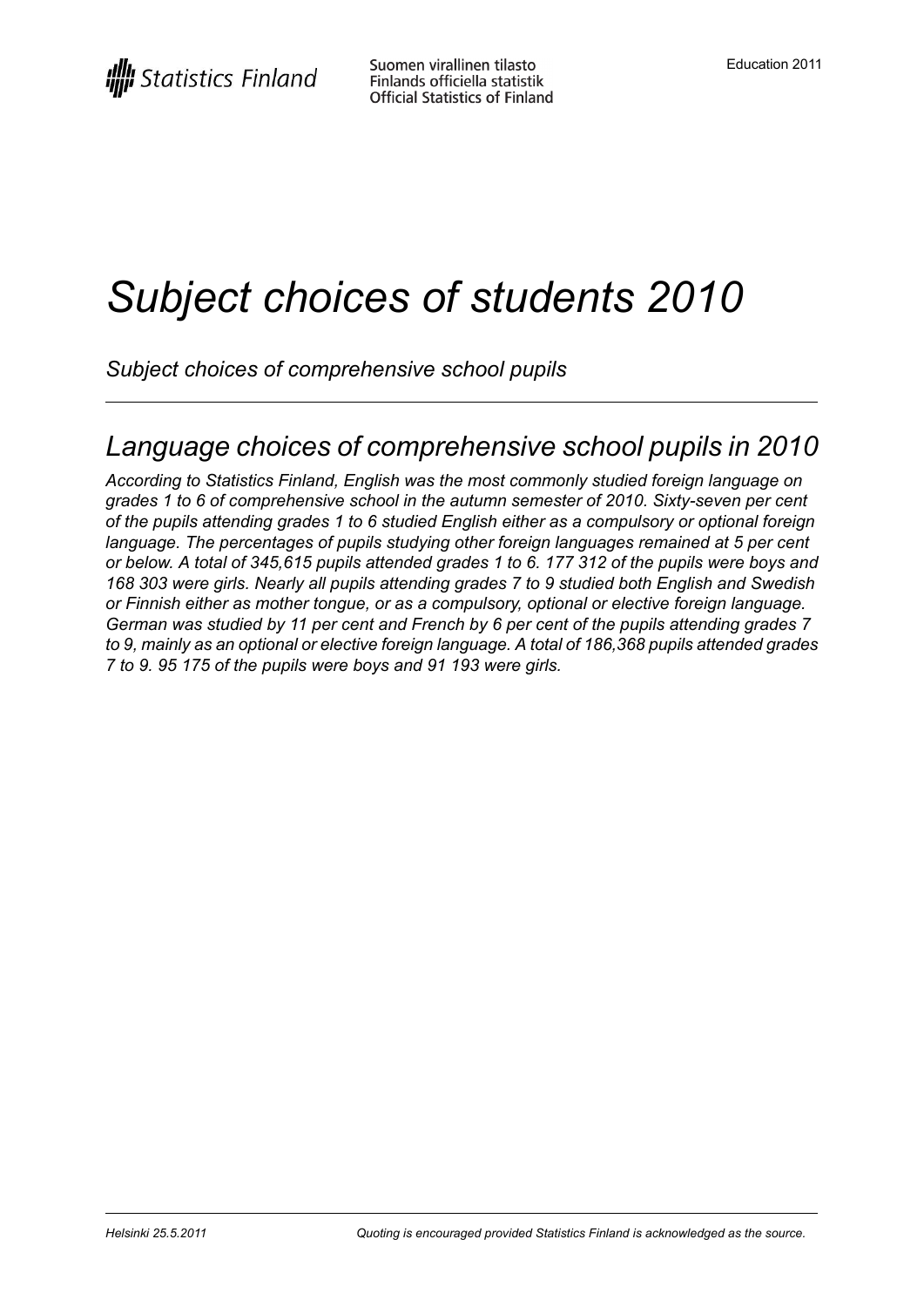|  |  | Language choices of comprehensive school pupils in 2010 |  |  |  |
|--|--|---------------------------------------------------------|--|--|--|
|--|--|---------------------------------------------------------|--|--|--|

|         |                            | Compulsory<br>language A1 | Optional<br>language A2 | Compulsory<br>language<br><b>B1</b> | Elective<br>language<br><b>B2</b> | <b>Total</b> | Share of<br>pupils in<br>grades 1-6<br>$\%$ | Share of<br>pupils in<br>grades 7-9<br>% |
|---------|----------------------------|---------------------------|-------------------------|-------------------------------------|-----------------------------------|--------------|---------------------------------------------|------------------------------------------|
|         | Grades Studied<br>language |                           |                         |                                     |                                   |              |                                             |                                          |
|         | Grades English             | 218 458                   | 13 3 65                 |                                     | Ē,                                | 231823       | 67.1                                        |                                          |
| $1 - 6$ | Swedish                    | 2919                      | 12 625                  |                                     |                                   | 15 544       | 4.5                                         |                                          |
|         | Finnish                    | 14 0 16                   | 1086                    |                                     |                                   | 15 102       | 4.4                                         |                                          |
|         | French                     | 2 1 6 4                   | 4 4 3 9                 |                                     |                                   | 6 603        | 1.9                                         |                                          |
|         | German                     | 3076                      | 9042                    |                                     |                                   | 12 118       | 3.5                                         |                                          |
|         | Russian                    | 843                       | 810                     |                                     |                                   | 1653         | 0.5                                         |                                          |
|         | Sami                       | 1                         | 210                     |                                     |                                   | 211          | 0.1                                         |                                          |
|         | Other                      | 253                       | 626                     |                                     |                                   | 879          | 0.3                                         |                                          |
|         | Grades English             | 170 345                   | 14 25 2                 | 310                                 | 100                               | 185 007      |                                             | 99.3                                     |
| $7-9$   | Swedish                    | 1856                      | 12786                   | 156 747                             | 7                                 | 171 396      |                                             | 92.0                                     |
|         | Finnish                    | 10 0 71                   | 1058                    | 209                                 | 2                                 | 11 340       |                                             | 6.1                                      |
|         | French                     | 1 2 3 4                   | 3689                    | 229                                 | 5896                              | 11 048       |                                             | 5.9                                      |
|         | German                     | 1659                      | 9038                    | 391                                 | 8513                              | 19601        |                                             | 10.5                                     |
|         | Russian                    | 518                       | 331                     |                                     | 1706                              | 2555         |                                             | 1.4                                      |
|         | Sami                       | 3                         | 34                      |                                     | 6                                 | 43           |                                             | 0.0                                      |
|         | Latin                      | 0                         | 0                       |                                     | 342                               | 342          |                                             | 0.2                                      |
|         | Other                      | 27                        | 269                     |                                     | 2 2 6 7                           | 2 5 6 3      |                                             | 1.4                                      |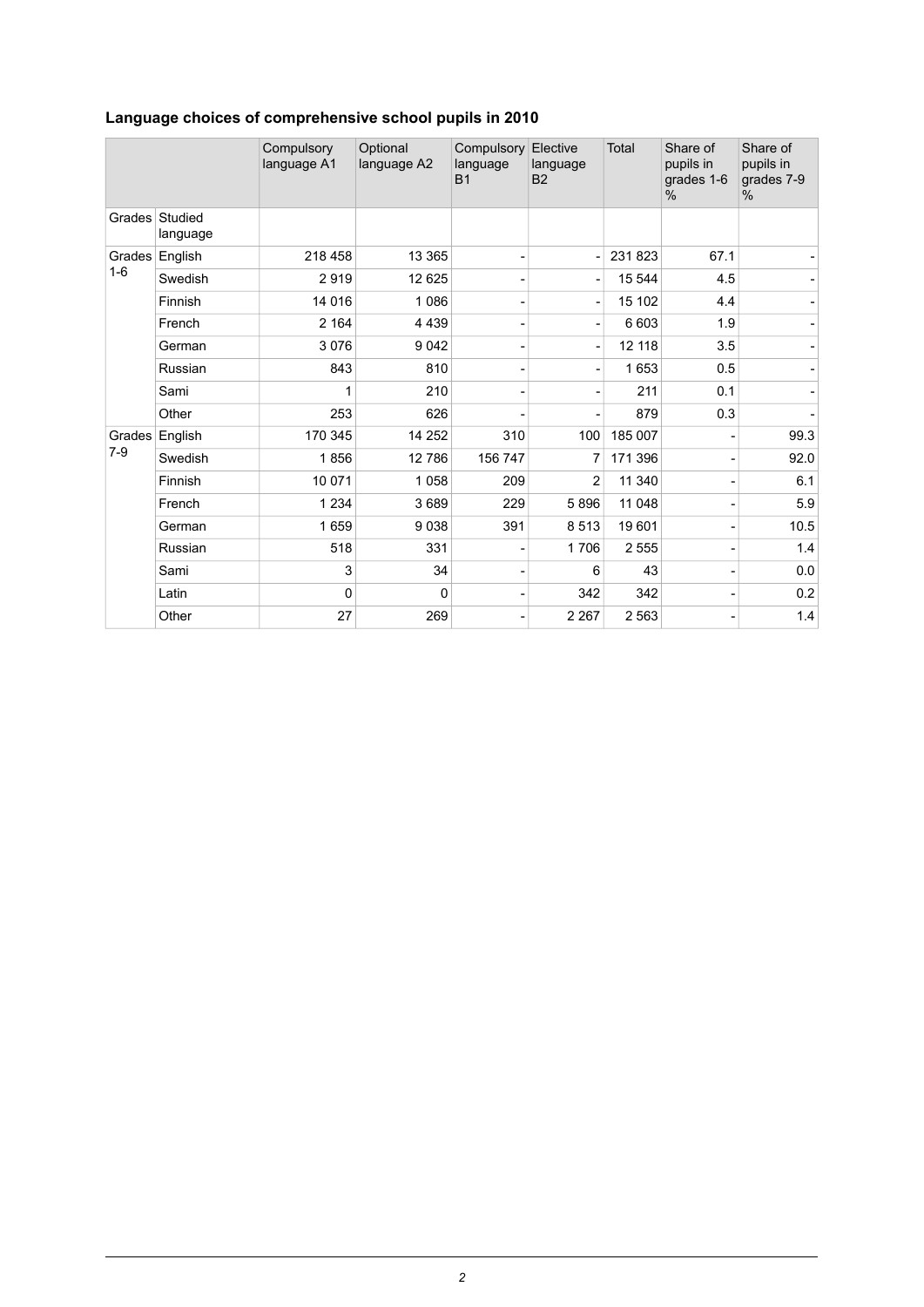### *Contents*

#### *Tables*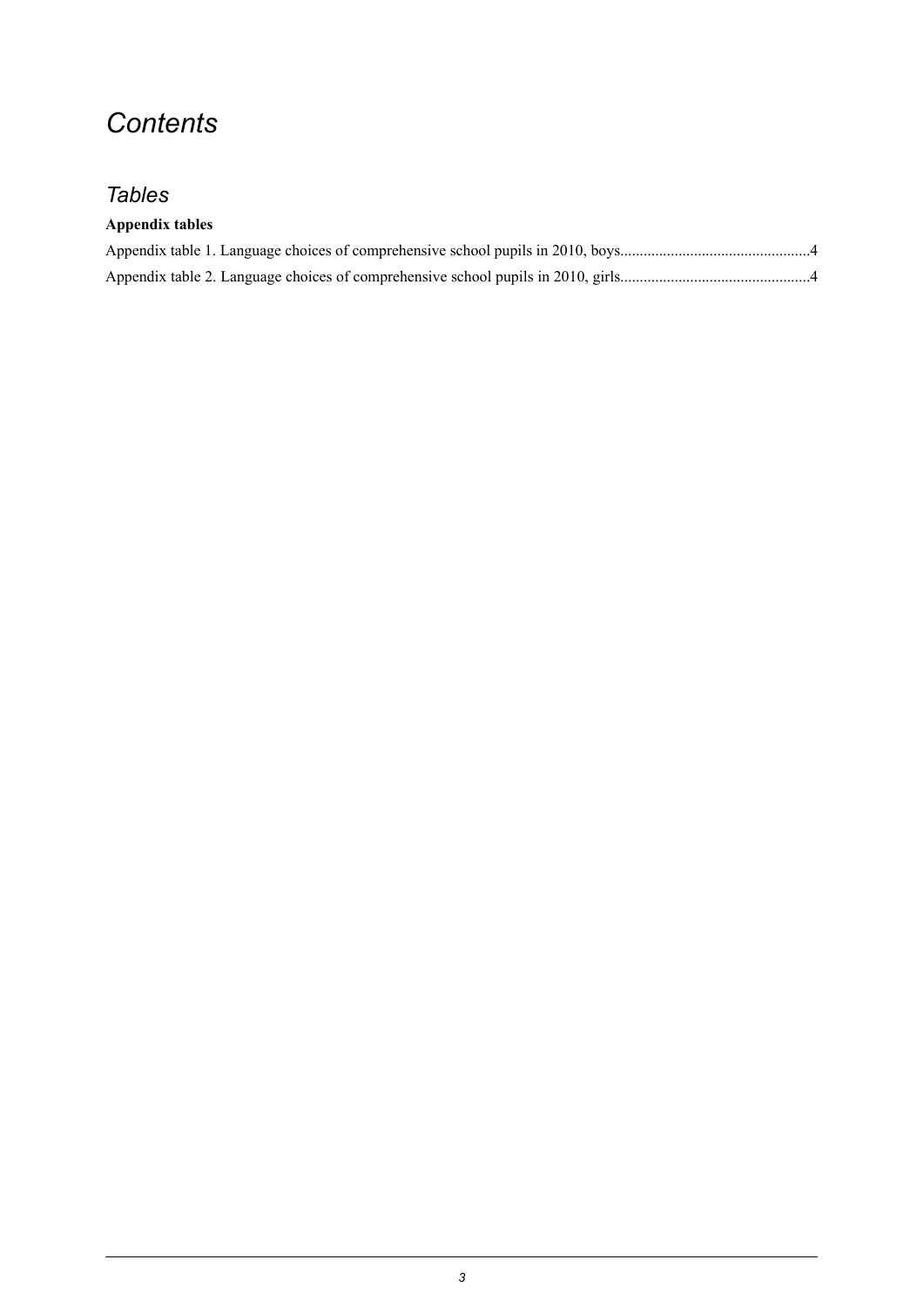### *Appendix tables*

|         |                         | Compulsory<br>language A1 | Optional<br>language A2 | Compulsory Elective<br>language<br><b>B1</b> | language<br><b>B2</b> | Boys total Share of | boys in<br>grades 1-6<br>$\%$ | Share of<br>boys in<br>grades 7-9<br>$\%$ |
|---------|-------------------------|---------------------------|-------------------------|----------------------------------------------|-----------------------|---------------------|-------------------------------|-------------------------------------------|
|         | Grades Studied language |                           |                         |                                              |                       |                     |                               |                                           |
|         | Grades English          | 111 824                   | 6616                    |                                              | ٠                     | 118 440             | 66.8                          |                                           |
| $1 - 6$ | Swedish                 | 1416                      | 5630                    |                                              |                       | 7 0 46              | 4.0                           |                                           |
|         | Finnish                 | 7 140                     | 557                     |                                              |                       | 7697                | 4.3                           |                                           |
|         | French                  | 852                       | 1748                    |                                              |                       | 2 600               | 1.5                           |                                           |
|         | German                  | 1408                      | 4 1 1 8                 |                                              |                       | 5 5 2 6             | 3.1                           |                                           |
|         | Russian                 | 358                       | 329                     |                                              |                       | 687                 | 0.4                           |                                           |
|         | Sami                    |                           | 80                      |                                              |                       | 81                  | 0.0                           |                                           |
|         | Other                   | 117                       | 308                     |                                              |                       | 425                 | 0.2                           |                                           |
| Grades  | English                 | 87 172                    | 6994                    | 141                                          | 42                    | 94 34 9             |                               | 99.1                                      |
| $7-9$   | Swedish                 | 837                       | 5463                    | 80 949                                       | 3                     | 87 252              |                               | 91.7                                      |
|         | Finnish                 | 5 1 9 6                   | 516                     | 98                                           | 1                     | 5811                |                               | 6.1                                       |
|         | French                  | 488                       | 1 2 7 1                 | 70                                           | 1493                  | 3 3 2 2             |                               | 3.5                                       |
|         | German                  | 727                       | 3816                    | 174                                          | 3 4 0 7               | 8 1 2 4             |                               | 8.5                                       |
|         | Russian                 | 194                       | 135                     |                                              | 631                   | 960                 |                               | 1.0                                       |
|         | Sami                    | 1                         | 13                      |                                              |                       | 15                  |                               | 0.0                                       |
|         | Latin                   | $\mathbf{0}$              | 0                       |                                              | 137                   | 137                 |                               | 0.1                                       |
|         | Other                   | 17                        | 118                     |                                              | 664                   | 799                 |                               | 0.8                                       |

#### <span id="page-3-0"></span>**Appendix table 1. Language choices of comprehensive school pupils in 2010, boys**

#### <span id="page-3-1"></span>**Appendix table 2. Language choices of comprehensive school pupils in 2010, girls**

|         |                         | Compulsory<br>language A1 | Optional<br>language A2 | Compulsory<br>language<br><b>B1</b> | Elective<br>language<br><b>B2</b> | Girls total Share of | girls in<br>grades 1-6<br>$\%$ | Share of<br>girls in<br>grades 7-9<br>$\%$ |
|---------|-------------------------|---------------------------|-------------------------|-------------------------------------|-----------------------------------|----------------------|--------------------------------|--------------------------------------------|
|         | Grades Studied language |                           |                         |                                     |                                   |                      |                                |                                            |
|         | Grades English          | 106 634                   | 6749                    |                                     |                                   | 113 383              | 67.4                           |                                            |
| $1 - 6$ | Swedish                 | 1503                      | 6995                    |                                     |                                   | 8498                 | 5.0                            |                                            |
|         | Finnish                 | 6876                      | 529                     |                                     |                                   | 7405                 | 4.4                            |                                            |
|         | French                  | 1 3 1 2                   | 2691                    |                                     |                                   | 4 0 0 3              | 2.4                            |                                            |
|         | German                  | 1668                      | 4 9 24                  |                                     |                                   | 6592                 | 3.9                            |                                            |
|         | Russian                 | 485                       | 481                     |                                     |                                   | 966                  | 0.6                            |                                            |
|         | Sami                    | 0                         | 130                     |                                     |                                   | 130                  | 0.1                            |                                            |
|         | Other                   | 136                       | 318                     |                                     |                                   | 454                  | 0.3                            |                                            |
| Grades  | English                 | 83 173                    | 7 2 5 8                 | 169                                 | 58                                | 90 658               |                                | 99.4                                       |
| $7-9$   | Swedish                 | 1019                      | 7 3 2 3                 | 75 798                              | 4                                 | 84 144               |                                | 92.3                                       |
|         | Finnish                 | 4875                      | 542                     | 111                                 | 1                                 | 5 5 2 9              |                                | 6.1                                        |
|         | French                  | 746                       | 2418                    | 159                                 | 4 4 0 3                           | 7726                 |                                | 8.5                                        |
|         | German                  | 932                       | 5 2 2 2                 | 217                                 | 5 10 6                            | 11 477               |                                | 12.6                                       |
|         | Russian                 | 324                       | 196                     |                                     | 1 0 7 5                           | 1595                 |                                | 1.7                                        |
|         | Sami                    | $\overline{2}$            | 21                      |                                     | 5                                 | 28                   |                                | 0.0                                        |
|         | Latin                   | $\mathbf 0$               | 0                       |                                     | 205                               | 205                  |                                | 0.2                                        |
|         | Other                   | 10                        | 151                     |                                     | 1 603                             | 1764                 |                                | 1.9                                        |